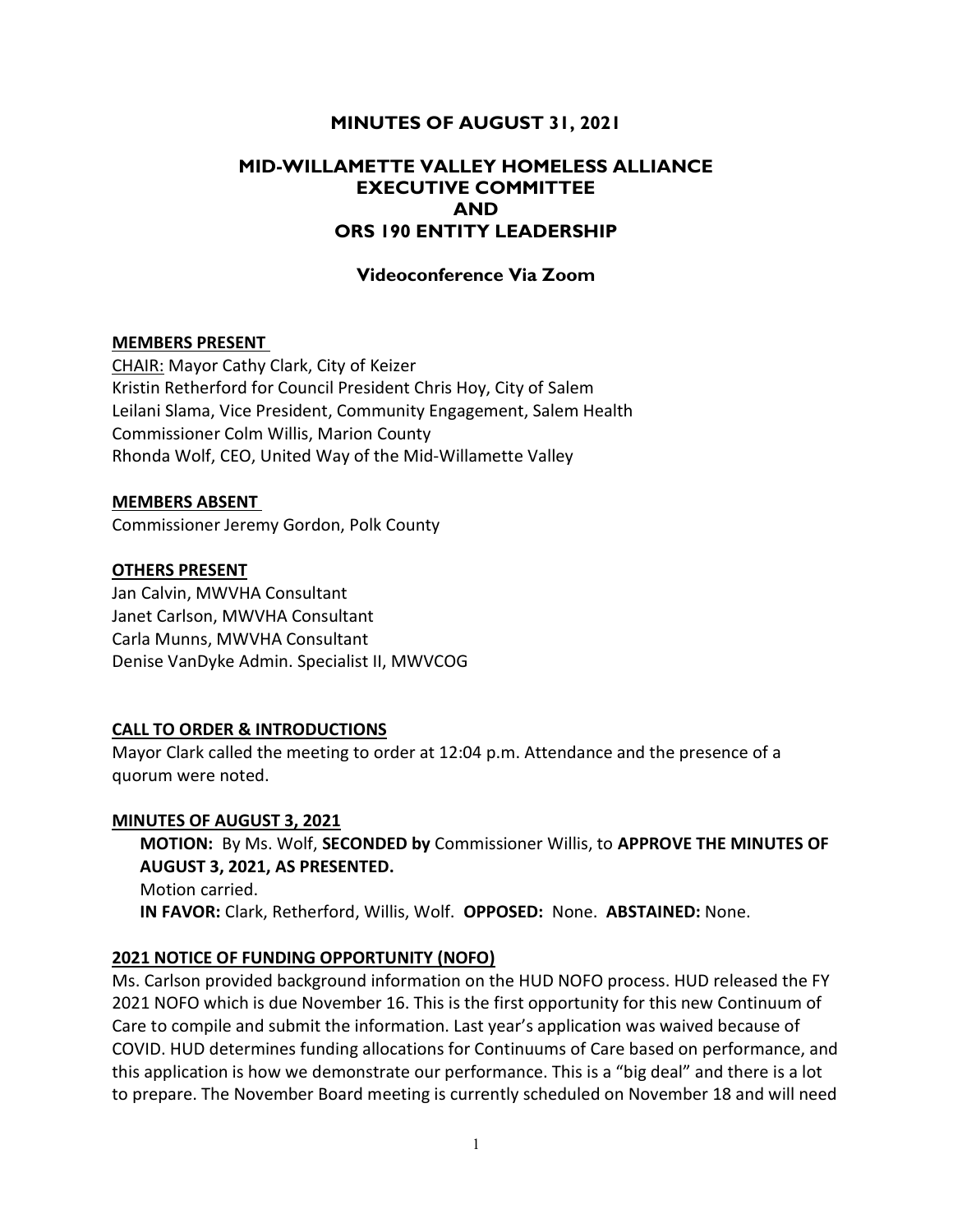to be moved earlier in the month. Since Veterans Day is on our usual meeting day/week, Ms. Carlson proposed moving the board meeting a week earlier to November 4. She will poll board members about availability. The NOFO includes a local Request for Proposals competition with an appeals process. Last year, the board voted to use the Executive Committee as the Appeals Committee. Ms. Carlson recommends that the Executive Committee serve that function for the FY 2021 local competition. Currently, the Executive Committee meeting is scheduled on October 5. However, that date is too early for the local applications to be reviewed. She proposed scheduling the Appeals Committee meeting on October 12 and asked if we should combine the two meetings or have two separate meetings. Executive Committee members gave direction that they would prefer holding one Appeals Committee and Executive Committee meeting on October 12. Based on the new HUD documents, staff has been working diligently to revise the scoring tools that were last approved by the board in July and to create a local competition timeline. These documents will need to be approved or ratified at the upcoming board meeting. Both documents need to be posted on the Alliance website by September 2 to keep within local and federal deadlines. Ms. Munns reported on the timeline:

- A mandatory technical assistance workshop is scheduled on 9/9
- Letters of intent are due 9/15
- Applications are due 9/30
- Review and Ranking Subcommittee meets on 10/5
- Appeals are due 10/11
- Appeals Committee meets on 10/12
- The Final Prioritized List will be approved by the CoC Board on 10/14
- The complete application will be approved by the CoC Board and Collaborative Applicant at the November board meeting.

There has been a lot of interest and, if there are no appeals, there will be no need to convene the Appeals Committee. Ms. Calvin added that all existing grants are eligible for renewal except for the Oregon Coalition Against Domestic and Sexual Violence. The board will find a letter in the agenda packet that was approved last year to reallocate those funds. The board will be asked to approve the updated letter at the September board meeting. The strategic plan will be folded into the HUD application. There is added funding for a partnership between housing and health care providers and for domestic violence programs. The board will also need to apply for a planning grant. The Continuum of Care needs to show proficiency in Coordinated Entry, HMIS, and equity, along with other areas. The estimated HUD allocation to the Marion-Polk region is about \$1.1 million. Any questions about the NOFO will be posted on the website with answers in the interest of transparency.

## RACIAL EQUITY DEMO APPLICATION

Ms. Calvin reported on the Racial Equity Demonstration Project application. After the board approved submitting an application for the Demo Project at the August board meeting, staff and partners participated in a webinar which provided additional information about HUD expectations. This information led staff and partners to the realization that the Alliance is not ready to submit. However, the webinar provided good information for a future application. Ms.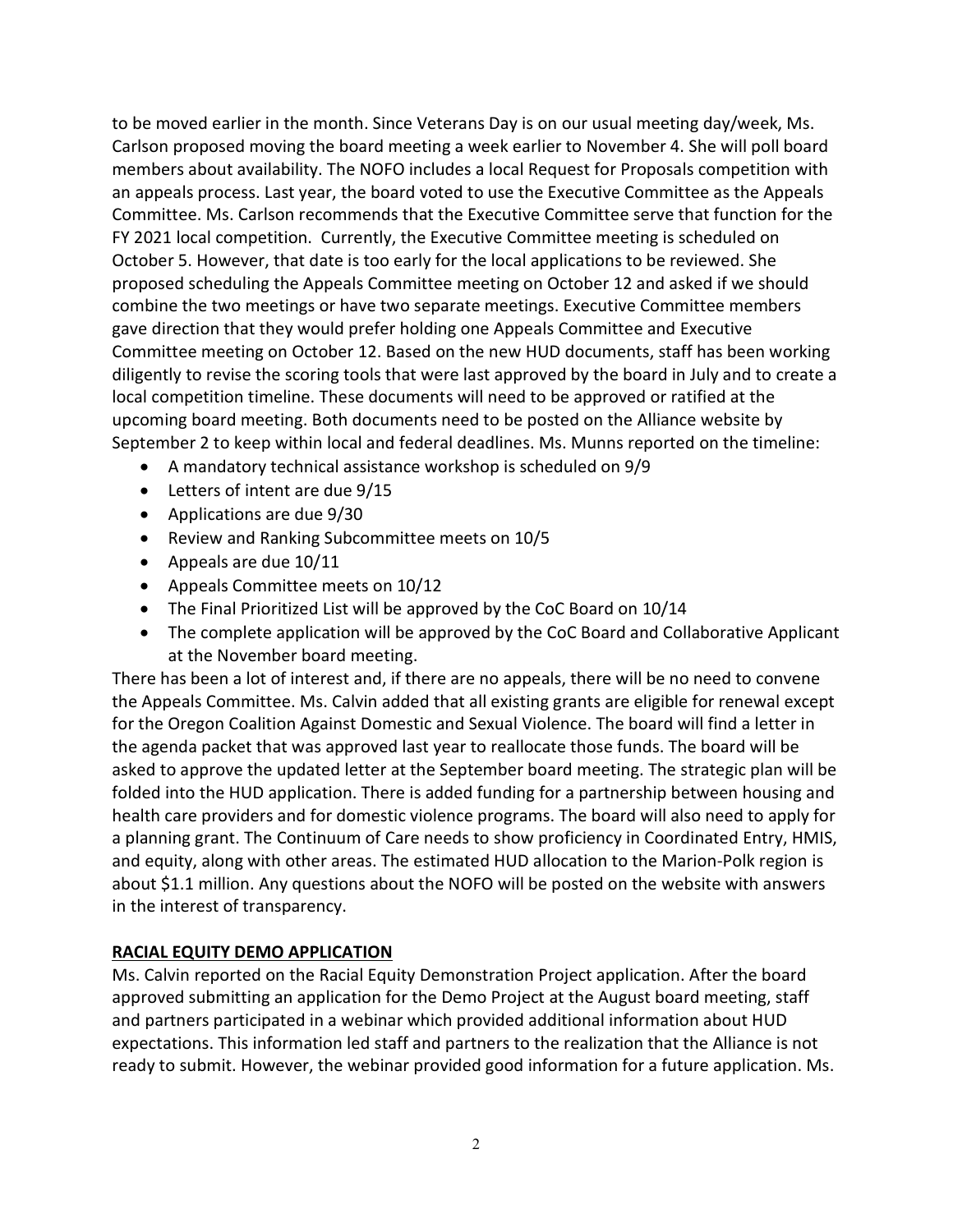Calvin stated with some work that the Alliance may be ready to apply by the next round. An issue brief regarding the change in direction is included in the board packet.

## SEPTEMBER JOINT BOARD AGENDA

Ms. Carlson reviewed the draft agenda provided in the packet. For the consent agenda, the usual agenda approval, minutes, and reports are included. In addition to designating the Executive Committee as the Appeals Committee for the NOFO, the Point-in-Time Workgroup co-chairs are to be appointed. Ms. Carlson confirmed that Josh Lair has resigned from the board, having left LEAD at Marion County for a new job with the State of Oregon. Commissioner Willis noted that the LEAD position will be filled at the October meeting. Ms. Carlson added that the financial report was received today and will be added to the packet.

Under ORS 190 Entity business, staff capacity for public communications was discussed. Staff and board members participated in informal group meetings and City of Salem provided excellent assistance, but the Alliance has greater needs than what staff can provide and is looking at adding capacity. A contractor would handle the Alliance's electronic newsletter and website, collect and write stories to share, as well as creating a Facebook page to add a social media presence. Ms. Carlson sent a request for quotes to three organizations, and two responded. Executive Committee members discussed that the Alliance needs to provide the public with credible information about what is happening in the community, instead of what is not happening. It will be good to let people know where they can plug into the system to help. Communication was emphasized in the recent strategic plan update. Ms. Carlson shared a summary of the three-year budget forecast. Budgeting for \$49,450 for a communications contract will completely use our reserves by the end of June 2023, if we receive no grants in 2022-23. Consensus was that it is very unlikely that the Alliance would end up with no grants during FY 2022-23. Ms. Wolf volunteered to increase the United Way contribution from \$1,000 to \$5,000, which will balance the three-year budget without grants. Ms. Slama added that the board needs to be cautious about expectations from the communications consultant because the contract is limited. We will need encourage the contractor to work closely with our partners while not stepping on toes. Results will take time. This issue will be brought to the board for discussion.

Ms. Carlson stated that the CoC Governance Charter requires an annual review. Recommended charter revisions will be before the board in October. So far, proposals include the Collaborative Committee recommendation of adding members with lived experience to the board, including at least one person with experience with homelessness within the last seven years, and at least one other with any experience. These new members could be in addition to, or in place of, the LEAD representative. Commissioner Willis stated that Marion County is looking at expanding the scope of LEAD to widen eligible client participation. He added that his preference is to retain the LEAD position on the board. Ms. Calvin was asked to discuss recruitment opportunities for new members with lived experience. She added that some prefer the term "lived expertise." Another discussion point is whether to add youth members to the board. Ms. Carlson noted that the Youth Action Board (YAB) is very new. She suggested that youth seats be added next year.